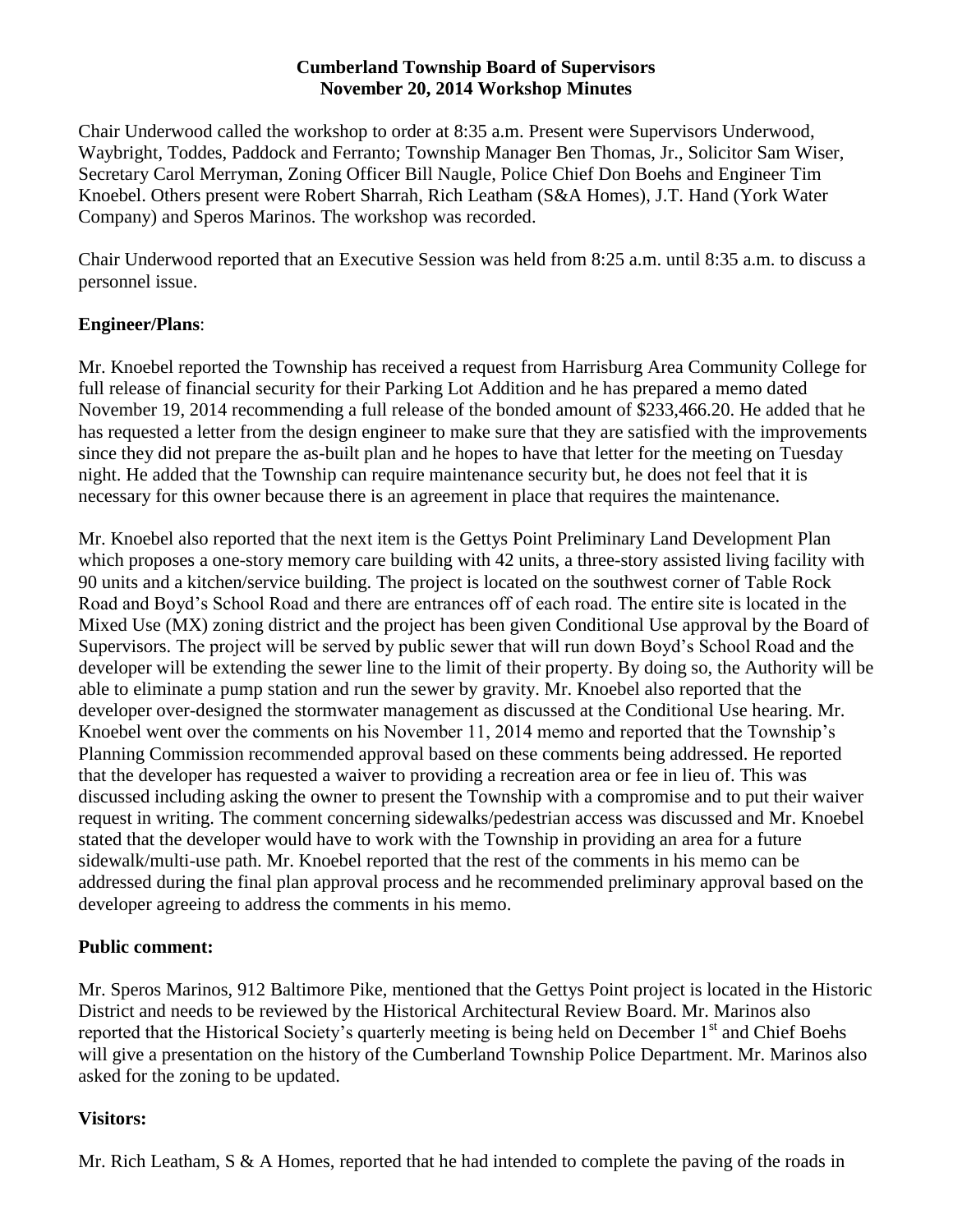Phases I and II of Cannon Ridge and he did not get that accomplished this year before PennDOT's cut-off date. He added that it is his intent to pave the roads in early spring 2015 and present the roads for dedication at that time. Solicitor Wiser reported that this is a violation of their Developer's Agreement and needs to be discussed in Executive Session. Mr. Leatham asked if he could request an extension for the completion of the roads and Mr. Leatham was asked to put a request in writing by Monday. He added that he did meet with the Homeowner's Association and they are aware that the paving will not be done this year.

Mr. J. T. Hand, Chief Operating Officer of the York Water Company, spoke to the Board about a pending application that they are making to the Pennsylvania Public Utility Commission (PUC) to expand their territory to serve The Meadows development located on Biglerville Road. He reported that The Meadows has property owners' associations that were established solely to own and operate the water system. He added that there are two associations; one owns the land, the other owns and operates the water system and this concerns PA Dept. of Environmental Protection. He added that the association did approach Gettysburg Municipal Authority (GMA) about taking over their water system, but what GMA would charge them was cost prohibitive. The association then contacted York Water Company and they will be buying their fixed assets rather than charging them to take over their water system. Mr. Hand added that he is in attendance to answer any questions and to review whether the application to the PUC is consistent with the Township's Comprehensive Plan and Zoning. The Board agreed that the application is consistent. Mr. Hand also reported that they have received PUC approval to operate the water system at Lincoln Estates on Chambersburg Road. He added that he will be going to closing this afternoon and Monday morning, November 24, 2014 York Water will own and operate that system. He added that they have invested about \$200,000.00 in Lincoln Estate's water system and every unit will have a meter and the system will be monitored electronically. Mr. Thomas read a letter to go to York Water Company indicating that the application for The Meadows is consistent with the Township's Comprehensive Plan and Zoning. **Mr. Paddock made a motion to authorize Mr. Thomas to forward the consistency letter to the York Water Company seconded by Mr. Toddes and carried 5 yeas - 0 nays.**

### M**anager:**

Mr. Thomas reported that he has received two funding requests from the Barlow (\$11,596.54) and Greenmount (\$19,753.93) Fire Departments and he has developed a funding formula. He asked the Board to review the funding formula information over the weekend for further discussion on Tuesday night. He added that Barlow's request does include "office supplies" and they also submitted a copy of their budget. He also reported that Greenmount has submitted a copy of their five-year Strategic Plan and Gettysburg has requested that their allocation be rolled over into 2015 for a capital purchase and for the MOU to be amended to allow for office expenses (this request has not been received in writing yet.) Mr. Thomas reported that the current Fire Tax Fund balance is \$97,586.00 and the Township has contributed \$22,249.80 to Barlow, \$55,085.31 to Gettysburg and \$0 to Greenmount. Mr. Thomas reported that Greenmount recently acquired their internal Revenue Service 501C3 status. Mr. Thomas reported that the Fire Study recommended that 84% of the Fire Tax go to Gettysburg and 8% each to Barlow and Greenmount. He added that prior to the Fire Tax the Township gave Gettysburg and Barlow equal amounts, most recently being \$30,000.00 annually. Mr. Thomas stated that Barlow is the Township's "host" department and feels that should be taken into consideration. Mr. Thomas recommended that Gettysburg and Barlow each receive 33.6 % which is just shy of \$60,000.00, \$7,500.00 to Greenmount and reserve the remaining \$50,000.00 for future capital purchases or major building projects. These amounts would be a maximum allocation for the year. The Board expressed their desire for a letter to go to Barlow and Greenmount regarding the two companies merging.

Mr. Thomas reported on a bicycle trail currently being built known as "The Grand History Trail", a 250 mile loop in the central eastern portion of the United States that would include a stretch through Adams County located in Cumberland Township. He added that the trail is 50% complete and there is interest in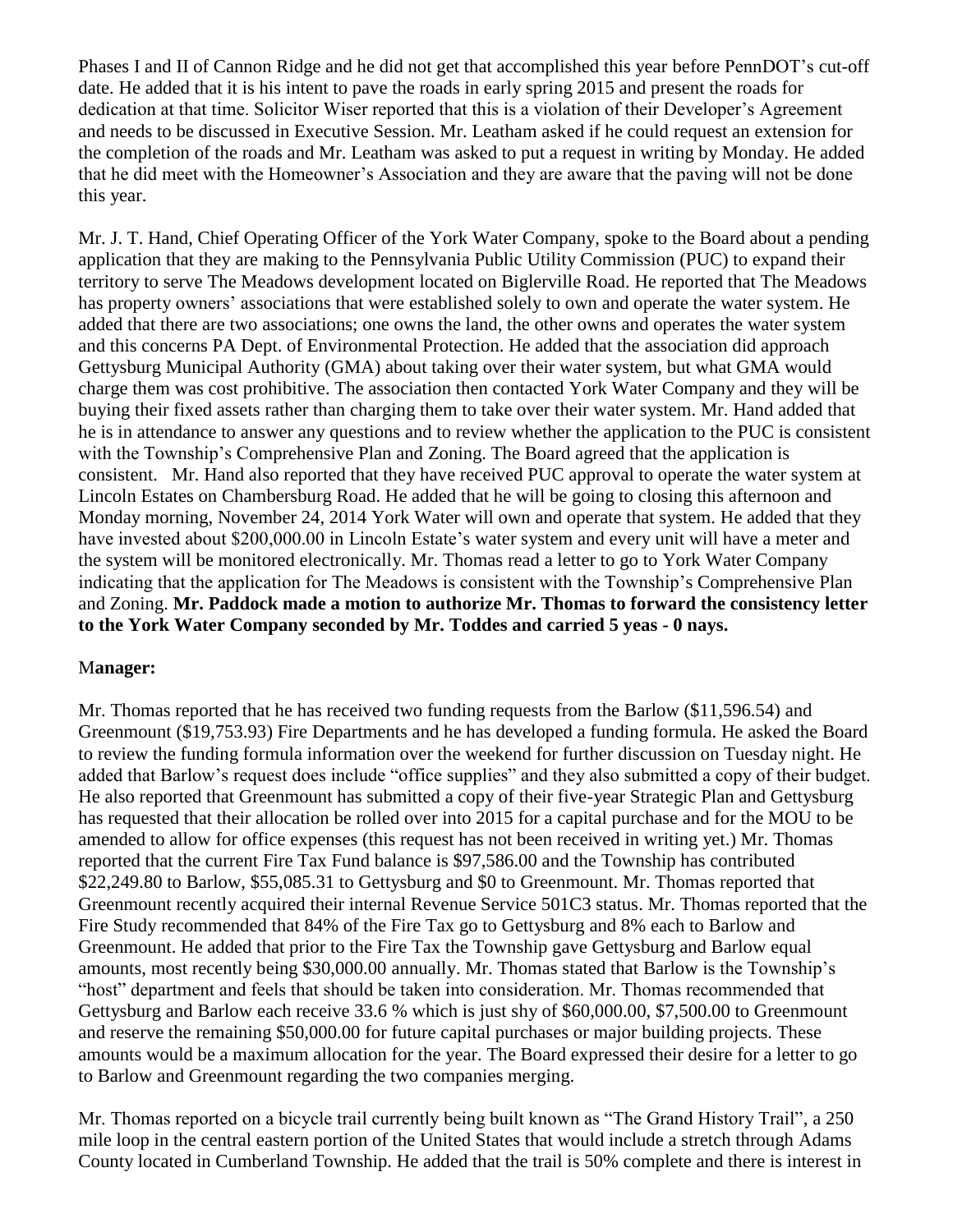getting a committee together for the project in this area. Mr. Thomas added that a trail would have a positive economic impact on the area. Mr. Paddock expressed an interest in serving on such a committee. Chair Underwood also suggested Dennis Hickethier, a member of the Township's Planning Commission, and suggested contacting The Journey through Hallowed Ground.

Mr. Thomas also reported that the Township has received a letter from St. Francis Xavier requesting the installation of "School Zone" signs on Table Rock Road in the area of their school. Mr. Thomas added that the Township must have permission from PennDOT and suggested St. Francis reimburse the Township for the purchase price of the signs.

Mr. Thomas also asked the Board to consider pre-authorizing the sale of the surplus police vehicle to the highest bid exceeding the minimum bid requirement of \$3,900.00. He added that the bid opening has been advertised for December 4, 2014 at 1:00 p.m. Mr. Thomas asked the Finance Committee to attend the bid opening.

Mr. Thomas reported that the Township has received a letter from the Cohen Law Group offering a free legal assessment regarding cable franchise and wireless matters. He added that in 2008 Cohen Law Group did an Adams County Consortium ten-year agreement with Comcast that expires in February, 2018.

Mr. Thomas added that the Old Mill Road project is going phenomenally well and the road is set to be paved on Monday.

Chair Underwood asked the Board their feelings on canceling the regular meeting scheduled for December 23, 2014 and morning workshop scheduled for December 18, 2014 at 8:30 a.m. and instead hold one meeting on December 18, 2014 at 7:00 p.m. The Board agreed to the change.

**Solicitor:** No report.

# **Committee Reports:**

**Planning/Zoning** – Mr. Waybright reported that the Ag and Natural Resources sub-committee of the Joint Comprehensive Plan met on Monday and went over maps for information.

**Public Safety –** Chief Boehs reported that they gave a Power Point presentation to the GASD Board regarding the School Resource Officer (SRO) and it went reasonably well and they are waiting on the MOUs to be completed. Mr. Thomas reported that the grant application for the SRO was approved for two years.

**Finance Committee –** Chair Underwood reported that there will be a meeting on Tuesday prior to the regular meeting.

**Park and Rec** – Mr. Toddes stated that they met with the Little League and Fire Company and have come to an agreement on a flat rate fee. He added that they would like to take some Park and Rec money to upgrade the fields and they will be asking the Little League to come up with matching funds from community businesses.

**Personnel –** Chair Underwood reported that the committee met to review the Personnel Policy.

**CTA –** Mr. Toddes also reported that the Old Mill Road project is going well.

**COG –** Chair Underwood reported that the slate of officers being presented this morning at the COG meeting is: President – Gus Fridenvalds, Huntington Township; Vice-President – Andy Raymond – East Berlin Borough; Secretary to remain Sandi Vasquez, Biglerville Borough and Colleen Reamer, Hamiltonban Township will be a back-up for Sandi if needed and Treasurer – Patricia Smith, Fairfield Borough. Mr. Thomas added that the Legislative Committee met here yesterday and they would still like to have a Legislative Forum that has been an annual event for the COG and they are trying to schedule that for April. He added that they need a Chair for that committee.

**Adams County Conservation District (ACCD)** – Chair Underwood reported that they will be meeting